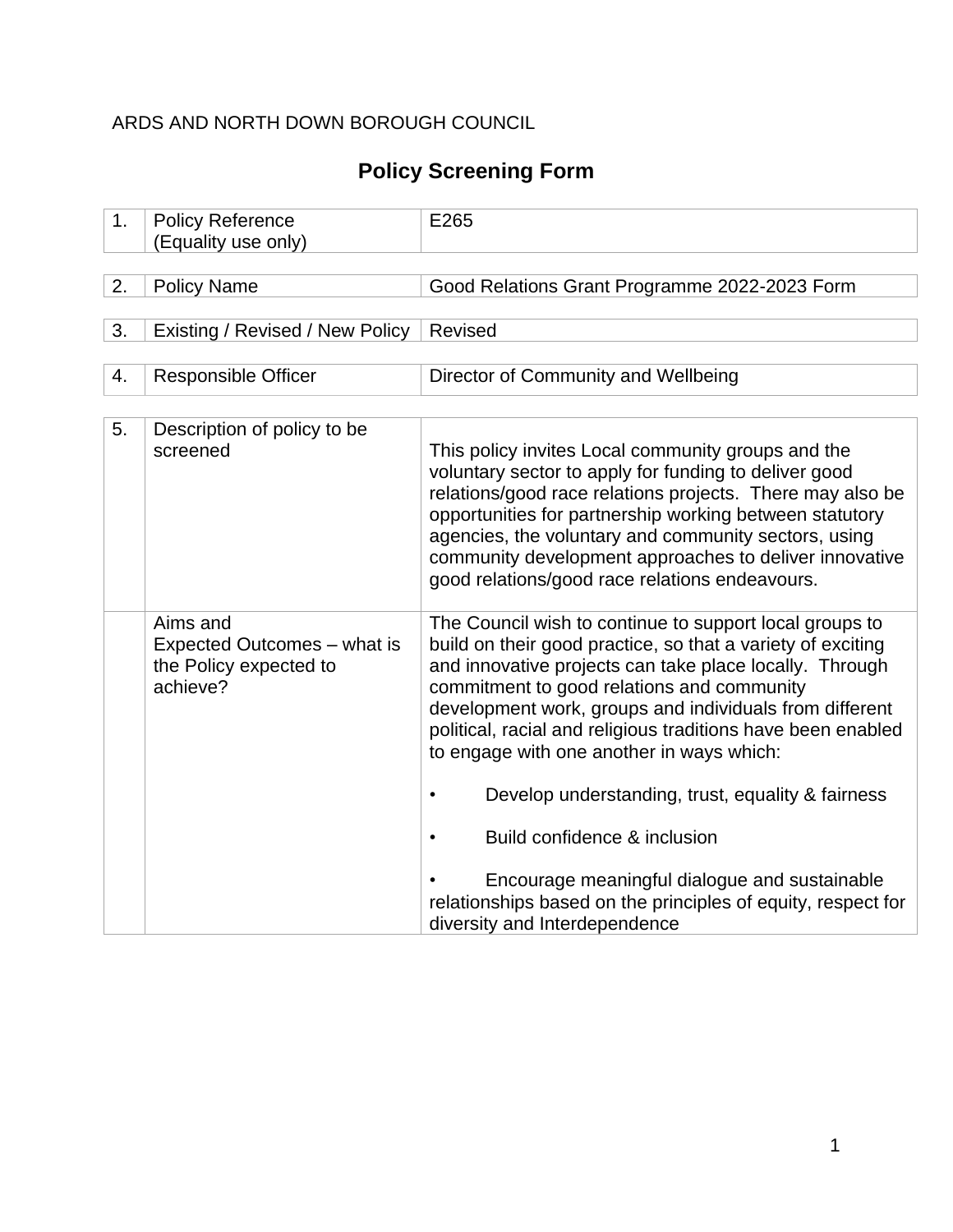| 6. | Section 75 categories which<br>might be expected to benefit<br>and how they may benefit.                                                                                                | All section 75 categories are expected to benefit as<br>everyone that meets the criteria is eligible to apply. The<br>Good Relation Grants are open to<br>Constituted community and voluntary organisations<br>Partnership/inter-agency groups<br>Church and other religious groups may apply for<br>projects that meet the objectives of the funding scheme.<br>Constituted residents groups<br>based in the Ards and North Down Borough Council<br>area. |
|----|-----------------------------------------------------------------------------------------------------------------------------------------------------------------------------------------|------------------------------------------------------------------------------------------------------------------------------------------------------------------------------------------------------------------------------------------------------------------------------------------------------------------------------------------------------------------------------------------------------------------------------------------------------------|
| 7. | Factors which could contribute<br>to / detract from the intended<br>aims / outcomes of the Policy<br>when being implemented                                                             | If the plan is not implemented as intended or financial or<br>legislative support is not provided.                                                                                                                                                                                                                                                                                                                                                         |
| 8. | The main stakeholders on whom<br>the policy will impact. For example,<br><b>Employees, Potential Service</b><br><b>Users and Community Groups</b><br>Consider the internal and external | The Council, Council employees, residents,<br>ratepayers and visitors to the Borough, Community<br>and Voluntary groups working within and for the<br>community of Ards and North Down. Statutory bodies<br>working in and providing services to the Borough.                                                                                                                                                                                              |

|    | and comment, or list, information<br>where appropriate                     |                             |
|----|----------------------------------------------------------------------------|-----------------------------|
| 9. | Please provide details of other policies which have a bearing on this one. |                             |
|    | E 14 Sustainability and Environmental Policy                               |                             |
|    | E 17 CD Grants                                                             | Ards and North Down Borough |
|    | E 19 PCSP Strategy                                                         | Council                     |
|    | $\Gamma$ 00 Asta Oscar Atal                                                |                             |

|  | E 20 Arts Grant Aid |
|--|---------------------|
|  |                     |

E 28 Corporate Complaints policy and procedure

E 31 Cultural Expression Agreement

impacts (either actual or potential)

E 35 Good Relations supported banners for the period around 12th July 2015 in Holywood Town

**Centre** E 38 Dignity at Work Policy and Procedure

E 47 Multi-Annual Arts Funding Criteria

E 62 ANDBC Grants Policy

E 66 Safeguarding policy for children, young

people and adults who may be vulnerable

E 67 Final Community Development Service **Delivery** E 70 Orange Order banners for identified areas of Bangor in July period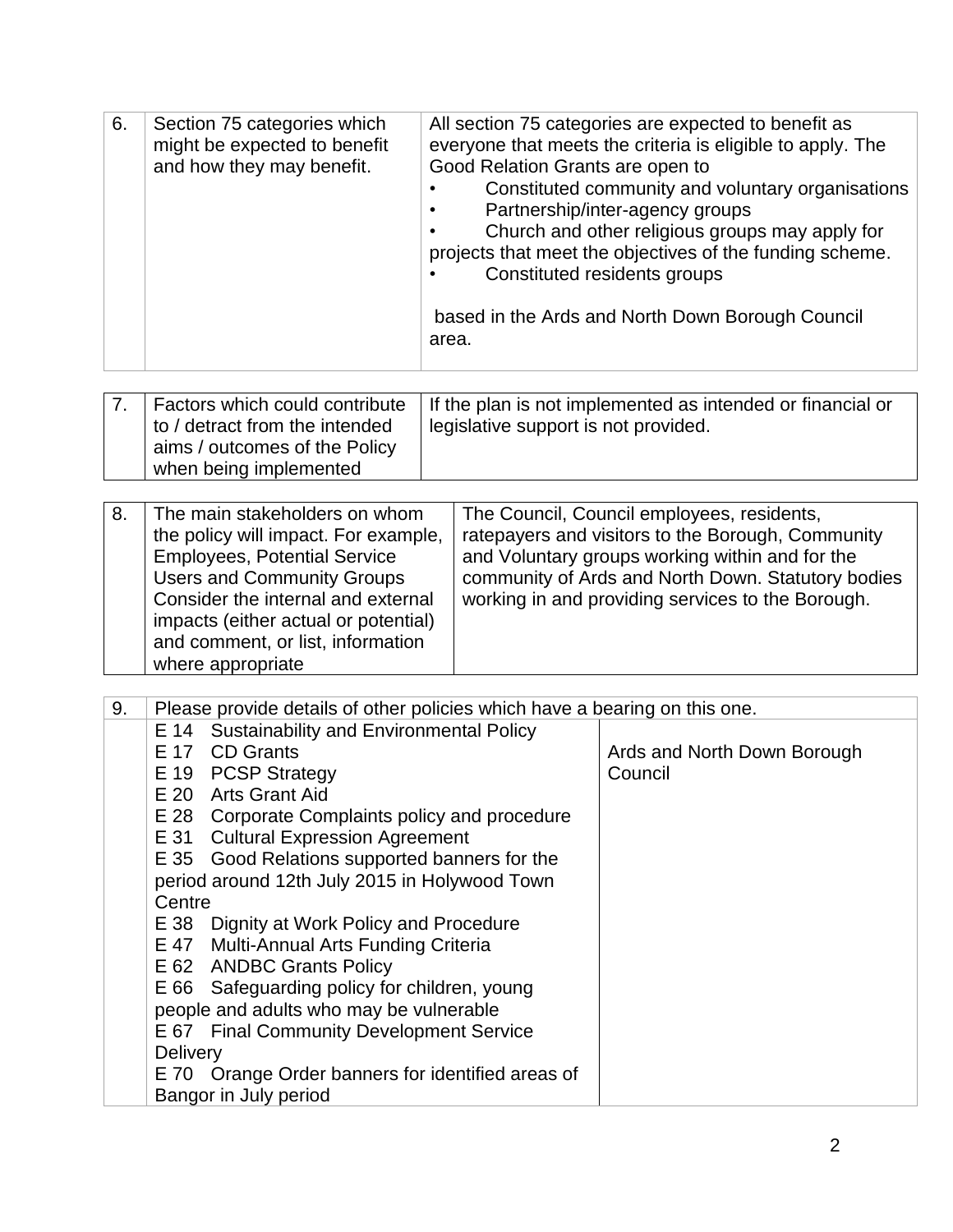| E 82 PEACE IV Strategy and Action Plan<br>E 90 Draft Behaviour Charter for Employees |  |
|--------------------------------------------------------------------------------------|--|
| E 123 Ards and North Down Borough Council                                            |  |
| <b>Procurement Policy</b>                                                            |  |
| E 137 Naming of New Leisure Facility in<br><b>Newtownards</b>                        |  |
| E 158 Ulster Scots Agency Request to Ards and                                        |  |
| North Down Borough Council to Erect/Install                                          |  |
| Commemorative Plaques at Bangor and                                                  |  |
| Donaghadee Harbours to identify Operation Lion                                       |  |
| (April 1914) landing sites.                                                          |  |
| E 179 Policy on Requests for the utilisation of a                                    |  |
| <b>Council Display Bed</b>                                                           |  |
| E 196 Ards and North Down Borough Council                                            |  |
| Corporate Plan 2020-2024                                                             |  |
| E 201 ANDBC flags policy                                                             |  |
| E 203 Good Relations Strategy and Action Plan<br>$2019 - 2022$                       |  |
| E 209 Request to recognise the 100th anniversary                                     |  |
| of the forming of the RUC in June 2022 and to locate                                 |  |
| the Newtownards RUC Station Plaque in a suitably                                     |  |
| agreed public location to mark the centenary of the                                  |  |
| forming of the RUC                                                                   |  |
| E 222 ANDBC events for 100th Anniversary of                                          |  |
| Northern Ireland                                                                     |  |
| E257 ANDBC Good Relations Strategy 22 - 25 and                                       |  |
| Action Plan for 2022 - 2023                                                          |  |
| <b>Equality Impact Assessments</b>                                                   |  |
| Decision to name Ards & North Down Borough                                           |  |
| Council's new-build leisure facility in Newtownards                                  |  |
| as:                                                                                  |  |
| 'Ards Blair Mayne Wellbeing and Leisure Complex'                                     |  |
| Ards and North Down Borough Council's response                                       |  |
| to a request to locate Ulster Scots Agency Operation                                 |  |
| Lion plaques at Bangor and Donaghadee Harbours                                       |  |
|                                                                                      |  |
|                                                                                      |  |

| 10. | Available evidence (quantitative and qualitative) considered as important to encourage |                                                                               |  |  |  |  |  |
|-----|----------------------------------------------------------------------------------------|-------------------------------------------------------------------------------|--|--|--|--|--|
|     | completion in relation to:                                                             |                                                                               |  |  |  |  |  |
|     | Religious                                                                              | <b>Summary:</b>                                                               |  |  |  |  |  |
|     | <b>Belief</b>                                                                          | The Northern Ireland Census 2011 (NISRA) statistics for the Borough area      |  |  |  |  |  |
|     |                                                                                        | showed that 75% are or have been brought up in Protestant and Other Christian |  |  |  |  |  |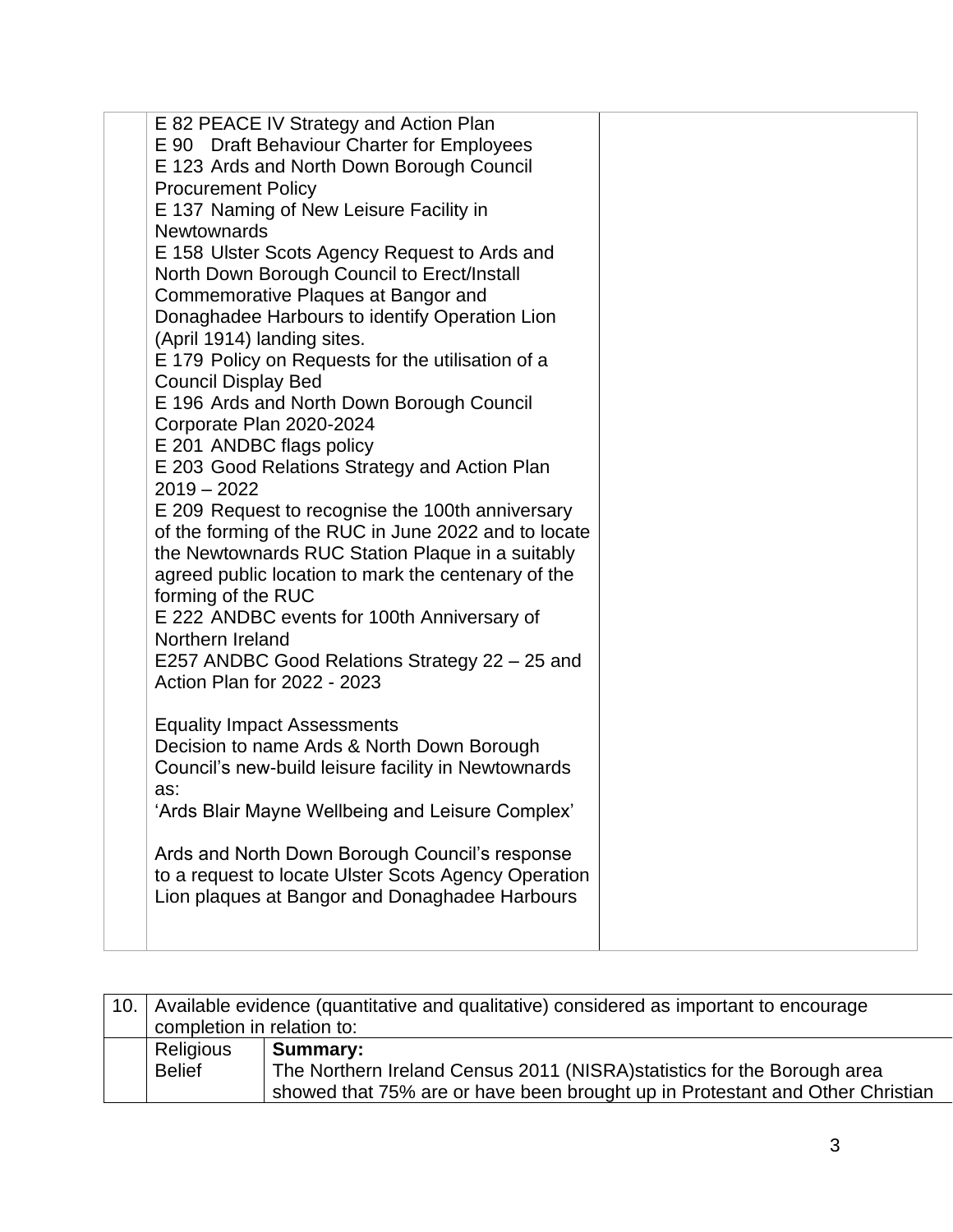|                      |                                                                                                                                                                                                                                                                                                                                                                                                                                                                                                                                                                                                                                                                                                                                  | (including Christian related) religions. While this varied across the borough from<br>17% in Portaferry ward to 87% in Carrowdore ward this does not have any |                                       |                  |                                                                              |                  |                          |                |             |                 |       |                |              |              |
|----------------------|----------------------------------------------------------------------------------------------------------------------------------------------------------------------------------------------------------------------------------------------------------------------------------------------------------------------------------------------------------------------------------------------------------------------------------------------------------------------------------------------------------------------------------------------------------------------------------------------------------------------------------------------------------------------------------------------------------------------------------|---------------------------------------------------------------------------------------------------------------------------------------------------------------|---------------------------------------|------------------|------------------------------------------------------------------------------|------------------|--------------------------|----------------|-------------|-----------------|-------|----------------|--------------|--------------|
|                      |                                                                                                                                                                                                                                                                                                                                                                                                                                                                                                                                                                                                                                                                                                                                  | relation to this policy. These compared to 48% for Northern Ireland as a whole.                                                                               |                                       |                  |                                                                              |                  |                          |                |             |                 |       |                |              |              |
|                      | Data:                                                                                                                                                                                                                                                                                                                                                                                                                                                                                                                                                                                                                                                                                                                            | See table below                                                                                                                                               |                                       |                  |                                                                              |                  |                          |                |             |                 |       |                |              |              |
|                      | <b>Religion or Religion Brought up in (Numbers with % in brackets)</b>                                                                                                                                                                                                                                                                                                                                                                                                                                                                                                                                                                                                                                                           |                                                                                                                                                               |                                       |                  |                                                                              |                  |                          |                |             |                 |       |                |              |              |
|                      |                                                                                                                                                                                                                                                                                                                                                                                                                                                                                                                                                                                                                                                                                                                                  | All usual<br>residents                                                                                                                                        |                                       | Catholic         | Protestant<br>and Other<br>Christian<br>(including)<br>Christian<br>related) |                  | Other                    | Religions      | None        |                 |       |                |              |              |
|                      | Northern<br>Ireland                                                                                                                                                                                                                                                                                                                                                                                                                                                                                                                                                                                                                                                                                                              | 1,810,863<br>$(100\%)$                                                                                                                                        |                                       | 817,385<br>(45%) |                                                                              | 875,717<br>(48%) |                          | 16,592<br>(1%) | 101,169     | (6%)            |       |                |              |              |
|                      | Ards<br>and<br><b>North</b><br>Down                                                                                                                                                                                                                                                                                                                                                                                                                                                                                                                                                                                                                                                                                              |                                                                                                                                                               |                                       |                  |                                                                              |                  |                          |                |             |                 |       |                |              |              |
|                      | <b>Borough</b><br>Council                                                                                                                                                                                                                                                                                                                                                                                                                                                                                                                                                                                                                                                                                                        | 156,672<br>$(100\%)$                                                                                                                                          |                                       | 20,550<br>(13%)  |                                                                              | 117,589<br>(75%) |                          | 1,729<br>(1%)  |             | 16,804<br>(11%) |       |                |              |              |
|                      | Source: Religion or religion brought up in. Census 2011, NISRA                                                                                                                                                                                                                                                                                                                                                                                                                                                                                                                                                                                                                                                                   |                                                                                                                                                               |                                       |                  |                                                                              |                  |                          |                |             |                 |       |                |              |              |
| Political<br>Opinion | <b>Summary:</b><br>Electoral Office data from recent Local Government elections detail the political<br>representation on Ards and North Down Council, The Stormont Executive for this<br>electoral area and Westminster election. This data is an approximate measure of<br>political opinion of the voting electorate within the Borough. Turnout to vote in<br>North Down and Strangford constituencies tend to be lower than the rest of NI<br>suggesting less strong political opinions. Of those who do turn out, the results<br>show preferences for voting Unionist parties.<br>See table below<br>Data:<br><b>Council Election results</b><br>The most recent local council election (2 <sup>nd</sup> May 2019) showed: |                                                                                                                                                               |                                       |                  |                                                                              |                  |                          |                |             |                 |       |                |              |              |
|                      |                                                                                                                                                                                                                                                                                                                                                                                                                                                                                                                                                                                                                                                                                                                                  |                                                                                                                                                               |                                       |                  |                                                                              |                  | <b>Elected Candidate</b> |                |             |                 |       |                |              |              |
|                      |                                                                                                                                                                                                                                                                                                                                                                                                                                                                                                                                                                                                                                                                                                                                  | Eligible<br>Elector<br>ate                                                                                                                                    | Votes<br>Polled<br>(%<br>Turnou<br>t) | <b>AUD</b>       | Sinn Féin                                                                    | $\overline{y}$   | <b>SDLP</b>              | Alliance       | Independent | $\geq$          | Green | $\frac{d}{d}$  | Aontu        | CCL A        |
|                      | Northern<br>Ireland                                                                                                                                                                                                                                                                                                                                                                                                                                                                                                                                                                                                                                                                                                              | 1,305,55<br>3                                                                                                                                                 | 687,733<br>(52.7%)                    | 122              | 105                                                                          | 7<br>5           | 59                       | 53             | 24          | 6               | 8     | $\overline{3}$ | $\mathbf{1}$ | $\mathbf{1}$ |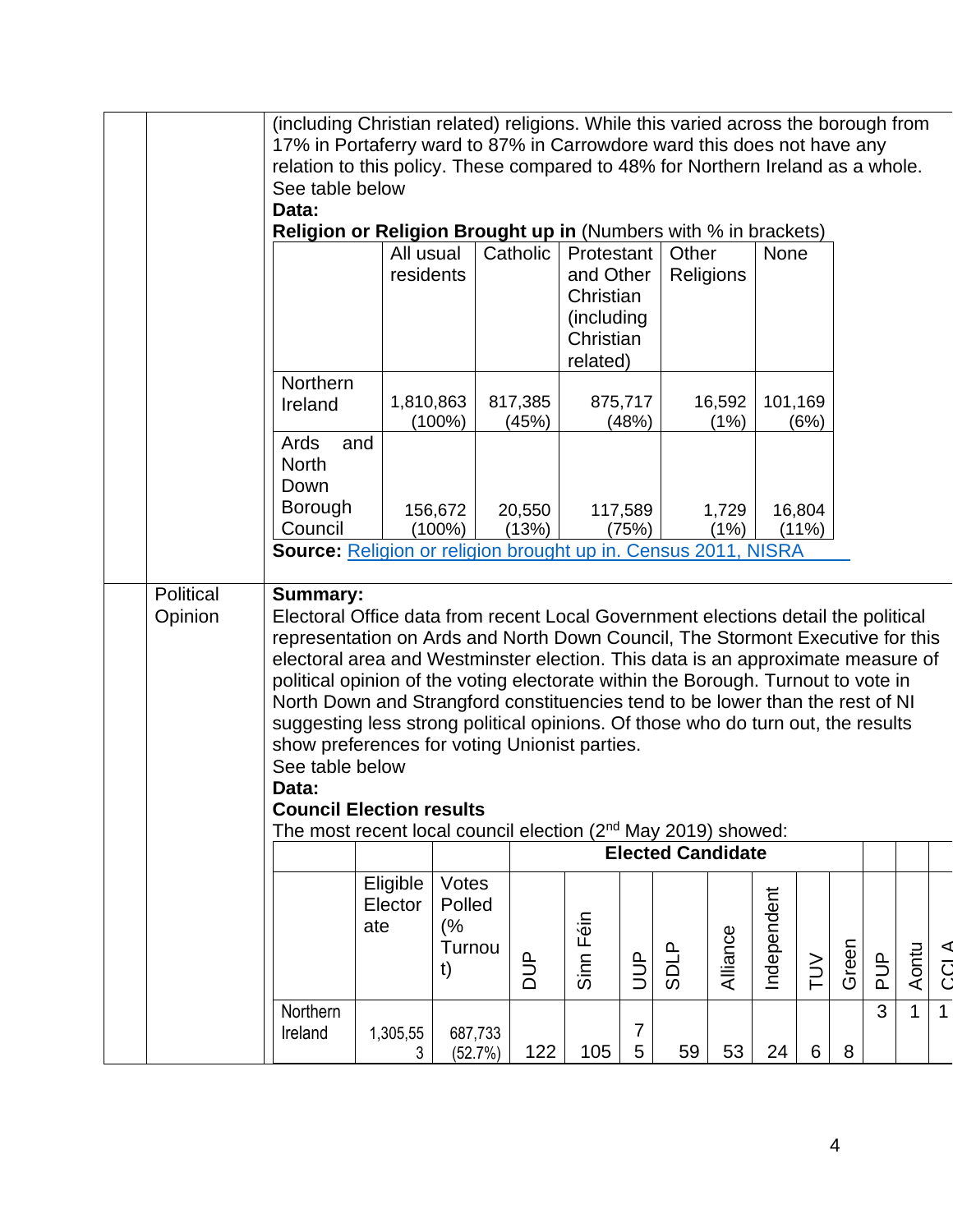|        | Ards and<br>North<br>Down<br>Borough<br>Council                                                                                                            | 112,077 | 47,161<br>$(42.1\%)$ | 14             |  | 8              | 1 | 10             | 3 | 1 | 3 |  |
|--------|------------------------------------------------------------------------------------------------------------------------------------------------------------|---------|----------------------|----------------|--|----------------|---|----------------|---|---|---|--|
|        | Ards<br>Peninsul<br>a (DEA)                                                                                                                                | 16,656  | 7,369<br>(44.2%)     | 3              |  | 1              | 1 | 1              |   |   |   |  |
|        | Bangor<br>Central<br>(DEA)                                                                                                                                 | 17,194  | 6,678<br>(38.8%)     | $\overline{2}$ |  | 1              |   | 1              | 1 |   | 1 |  |
|        | Bangor<br>East and<br>Donagha<br>dee<br>(DEA)                                                                                                              | 16,956  | 6,915<br>$(40.8\%)$  | $\overline{2}$ |  | $\overline{2}$ |   | 1              | 1 |   |   |  |
|        | Bangor<br>West<br>(DEA)                                                                                                                                    | 13,479  | 5,448<br>$(40.4\%)$  | 1              |  | 1              |   | $\overline{2}$ |   |   | 1 |  |
|        | Comber<br>(DEA)                                                                                                                                            | 13,681  | 6,272<br>$(45.8\%)$  | $\overline{2}$ |  | 1              |   | 1              |   | 1 |   |  |
|        | Holywoo<br>d and<br>Clandebo<br>ye (DEA)                                                                                                                   | 14,158  | 6,229<br>$(44.0\%)$  | 1              |  | 1              |   | $\overline{2}$ |   |   | 1 |  |
|        | Newtown<br>ards<br>(DEA)<br><b>Source: The Electoral Office, NI</b>                                                                                        | 19,953  | 8,250<br>$(41.4\%)$  | 3              |  | 1              |   | $\overline{2}$ | 1 |   |   |  |
| Racial | <b>Summary:</b>                                                                                                                                            |         |                      |                |  |                |   |                |   |   |   |  |
| Group  | NISRA, NINIS and Northern Ireland Strategic Migration Partnership data provide                                                                             |         |                      |                |  |                |   |                |   |   |   |  |
|        |                                                                                                                                                            |         |                      |                |  |                |   |                |   |   |   |  |
|        | up to date data. The 2011 census showed that 32,000 (1.8%) of the usually<br>resident population in Northern Ireland is from a minority ethnic background. |         |                      |                |  |                |   |                |   |   |   |  |
|        | Within the borough, the 2011 Census showed that 1.5% (2,300) were from a<br>minority ethnic background. Across the borough this ranged from 5.2% in        |         |                      |                |  |                |   |                |   |   |   |  |
|        | Loughview ward to 0.3% in Lisbane ward.                                                                                                                    |         |                      |                |  |                |   |                |   |   |   |  |
|        | See table below                                                                                                                                            |         |                      |                |  |                |   |                |   |   |   |  |
|        | Data:                                                                                                                                                      |         |                      |                |  |                |   |                |   |   |   |  |
|        | <b>Ethnic Group</b> (Numbers with % in brackets)                                                                                                           |         |                      |                |  |                |   |                |   |   |   |  |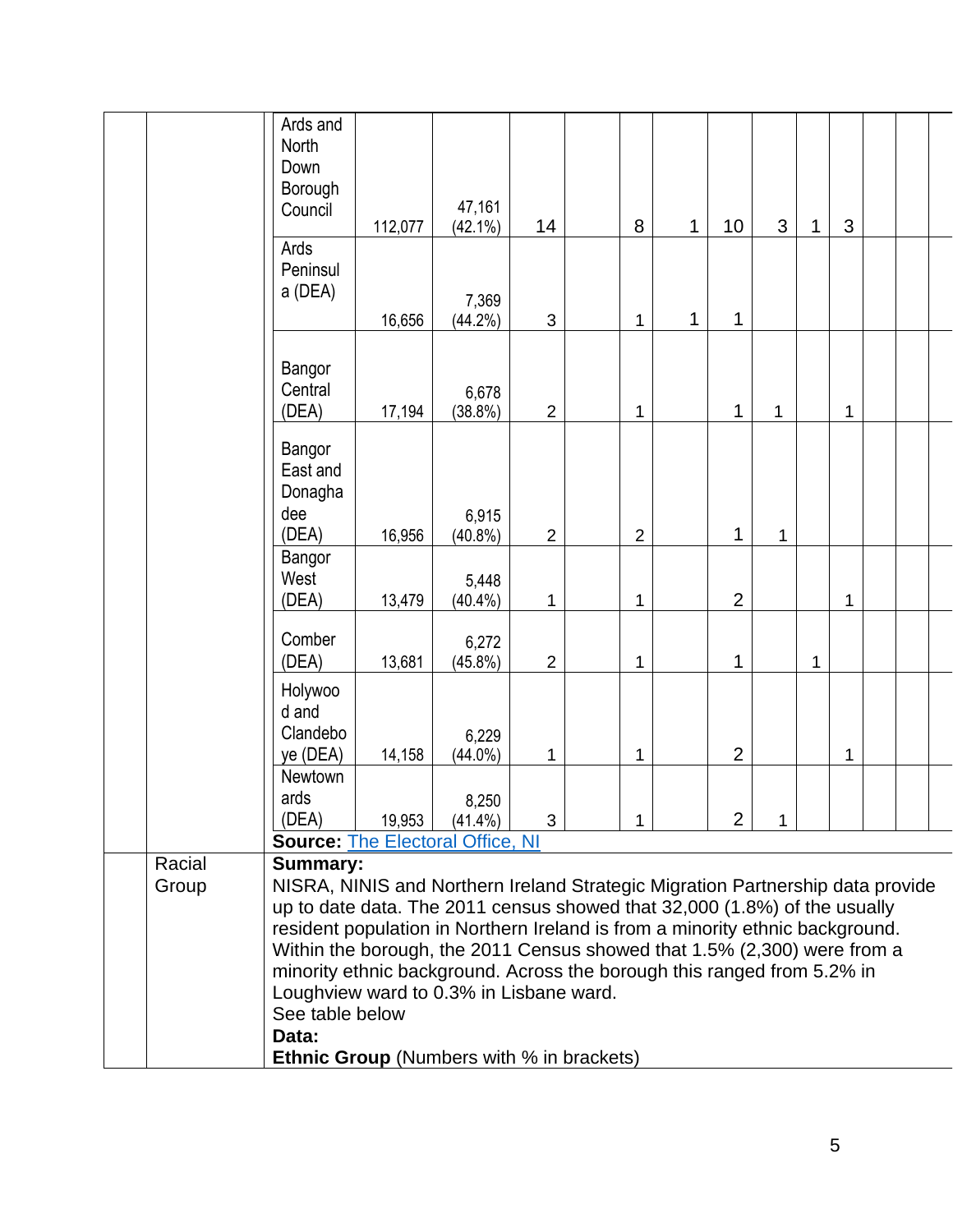|     |                                                                                                                                                                                                                                                                                                                                         | All usual<br>residents | White                  | Chinese          | Indian           | Banglades<br>hi             | Other                                        | <b>Black</b>                      | Black<br>Chhor                               | Mixed                                        | Other                                        |  |
|-----|-----------------------------------------------------------------------------------------------------------------------------------------------------------------------------------------------------------------------------------------------------------------------------------------------------------------------------------------|------------------------|------------------------|------------------|------------------|-----------------------------|----------------------------------------------|-----------------------------------|----------------------------------------------|----------------------------------------------|----------------------------------------------|--|
|     | Northern Ireland                                                                                                                                                                                                                                                                                                                        | 1,810,863<br>$(100\%)$ | 1,778,<br>449<br>(98%) | 6,303<br>$(0\%)$ | 6,198<br>$(0\%)$ | 540<br>(0%                  | 6,<br>08<br>9<br>(0)<br>$%$ )                | 2,3<br>45<br>(0)<br>$\frac{6}{6}$ | 12<br>71<br>(0)<br>$\frac{6}{6}$             | 6,0<br>14<br>(0)<br>$\frac{6}{6}$            | 3,6<br>54<br>(0)<br>$\frac{6}{6}$            |  |
|     | Ards and North<br>Down Borough<br>Council                                                                                                                                                                                                                                                                                               | 156,672<br>$(100\%)$   | 154,36<br>5<br>(99%)   | 406<br>$(0\%)$   | 283<br>$(0\%)$   | 177<br>(0%                  | $\overline{41}$<br>5<br>(0)<br>$\frac{0}{0}$ | $\overline{13}$<br>9<br>(0)<br>%  | 13<br>2<br>(0)<br>$%$ )                      | 55<br>6<br>(0)<br>$\frac{1}{2}$              | $\overline{19}$<br>9<br>(0)<br>$\frac{6}{6}$ |  |
|     | Ards Peninsula                                                                                                                                                                                                                                                                                                                          | 22,797<br>$(100\%)$    | 22,641<br>(99%)        | 29 (0%)          | 17<br>$(0\%)$    | 5<br>(0%                    | $\overline{17}$<br>(0)<br>$%$ )              | 6<br>(0)<br>$%$ )                 | $\overline{2}$<br>(0)<br>$%$ )               | 54<br>(0)<br>%                               | $\overline{26}$<br>(0)<br>$%$ )              |  |
|     | <b>Bangor Central</b>                                                                                                                                                                                                                                                                                                                   | 23,524<br>$(100\%)$    | 24,469<br>(98%)        | 105<br>$(0\%)$   | 43<br>$(0\%)$    | 17<br>(0%                   | 43<br>(0)<br>$%$ )                           | 26<br>(0)<br>$%$ )                | 32<br>(0)<br>$%$ )                           | $\overline{11}$<br>9<br>(0)<br>$%$ )         | 38<br>(0)<br>$\frac{0}{0}$                   |  |
|     | <b>Bangor East</b><br>and<br>Donaghadee                                                                                                                                                                                                                                                                                                 | 24,892<br>$(100\%)$    | 22,648<br>(99%)        | 56 (0%)          | 27<br>$(0\%)$    | 10<br>(0%<br>$\overline{2}$ | 91<br>(0)<br>$%$ )                           | 11<br>(0)<br>$%$ )<br>3           | $\overline{2}$<br>(0)<br>$\frac{6}{6}$<br>26 | 82<br>(0)<br>$%$ )<br>73                     | 19<br>(0)<br>$\frac{1}{2}$<br>15             |  |
|     | <b>Bangor West</b>                                                                                                                                                                                                                                                                                                                      | 22,946<br>$(100\%)$    | 17,763<br>(98%)        | 19 (0%)          | 135              | (0%                         | 11<br>6                                      | (0)<br>%                          | (0)<br>$%$ )                                 | (0)<br>$\frac{6}{6}$                         | (0)<br>$\frac{6}{6}$                         |  |
|     | Comber                                                                                                                                                                                                                                                                                                                                  | 18,152<br>$(100\%)$    | 18,216<br>(99%)        | $30(0\%)$        | $8(0\%)$         | 9<br>(0%                    | 35<br>(0)<br>$%$ )                           | 4<br>(0)<br>$%$ )                 | 8<br>(0)<br>$%$ )                            | 55<br>(0)<br>$%$ )                           | $\overline{17}$<br>(0)<br>$%$ )              |  |
|     | Holywood and<br>Clandeboye                                                                                                                                                                                                                                                                                                              | 18,382<br>$(100\%)$    | 20,061<br>(98%)        | 65 (0%)          | 31<br>(0%        | 23<br>(0%                   | 81<br>(0)<br>%                               | 81<br>(0)<br>%                    | 56<br>(0)<br>$%$ )                           | $\overline{10}$<br>1<br>(0)<br>$\frac{0}{0}$ | 61<br>(0)<br>%<br>$\overline{20}$            |  |
|     | Newtownards                                                                                                                                                                                                                                                                                                                             | 20,560<br>$(100\%)$    | 27,841<br>(99%)        | 105<br>$(0\%)$   | 20<br>$(0\%)$    | 111<br>(0%                  | 30<br>(0)<br>$%$ )                           | 8<br>(0)<br>$%$ )                 | 6<br>(0)<br>$%$ )                            | 75<br>(0)<br>$%$ )                           | (0)<br>$%$ )                                 |  |
|     | <b>Source: Ethnic Group, Census 2011, NISRA</b>                                                                                                                                                                                                                                                                                         |                        |                        |                  |                  |                             |                                              |                                   |                                              |                                              |                                              |  |
| Age | NISRA have published population projections for the Borough which show that<br>the proportion of those aged 85 and over are expected to more than double within<br>the next 25 years.<br>ANDBC has the highest % population of older people in Northern Ireland.<br>See table below<br>Data:<br>Age Groups (Numbers with % in brackets) |                        |                        |                  |                  |                             |                                              |                                   |                                              |                                              |                                              |  |
|     |                                                                                                                                                                                                                                                                                                                                         |                        | $0 - 15$               | 16-39            |                  | 40-64                       |                                              |                                   | $65+$                                        |                                              | Total                                        |  |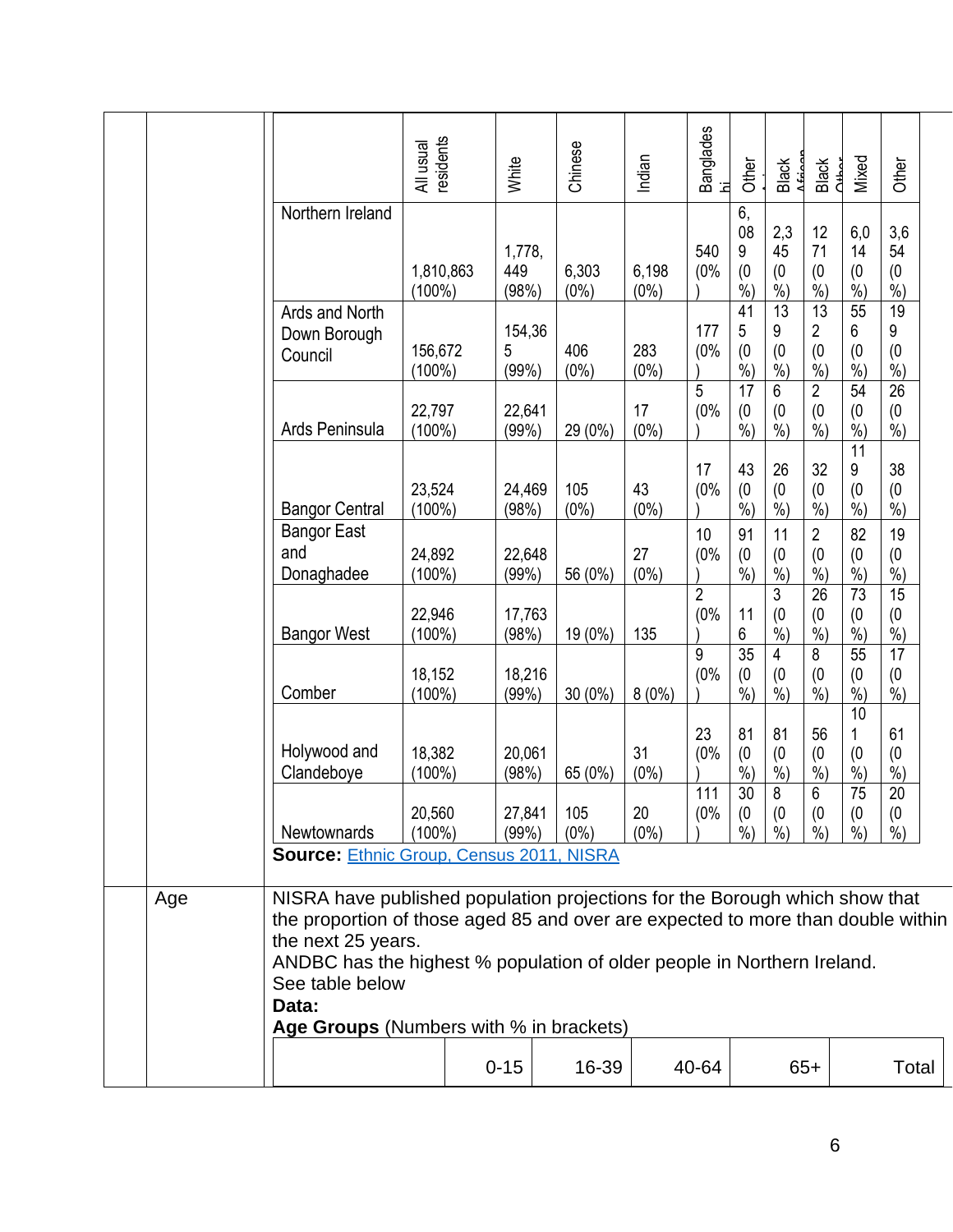|                | Northern Ireland                                                                                                                                            |                      | 385,200       |                                        | 583,116       |                       | 591,481                                                                                          | 291,824                                                                                      | 1,851,621                                                             |
|----------------|-------------------------------------------------------------------------------------------------------------------------------------------------------------|----------------------|---------------|----------------------------------------|---------------|-----------------------|--------------------------------------------------------------------------------------------------|----------------------------------------------------------------------------------------------|-----------------------------------------------------------------------|
|                |                                                                                                                                                             |                      | (21%)         |                                        | (31%)         |                       | (32%)                                                                                            | (16%)                                                                                        | $(100\%)$                                                             |
|                | Ards<br>and                                                                                                                                                 | <b>North</b>         |               |                                        |               |                       |                                                                                                  |                                                                                              |                                                                       |
|                | Down                                                                                                                                                        | Borough              | 29,801        |                                        | 43,239        |                       | 54,094                                                                                           | 31,663                                                                                       | 158,797                                                               |
|                | Council                                                                                                                                                     |                      | (19%)         |                                        | (27%)         |                       | (34%)                                                                                            | (20%)                                                                                        | $(100\%)$                                                             |
|                | <b>Sources: Demography and Methodology Branch, NISRA</b>                                                                                                    |                      |               |                                        |               |                       |                                                                                                  |                                                                                              |                                                                       |
|                | <b>World Health Organization</b>                                                                                                                            |                      |               |                                        |               |                       |                                                                                                  |                                                                                              |                                                                       |
| <b>Marital</b> | The 2011 Northern Ireland Census showed that 48% of adults (those aged over                                                                                 |                      |               |                                        |               |                       |                                                                                                  |                                                                                              |                                                                       |
| <b>Status</b>  | 16 years of age) in Northern Ireland were either married or in a registered same-                                                                           |                      |               |                                        |               |                       |                                                                                                  |                                                                                              |                                                                       |
|                | sex civil partnership. Within the borough, 54% of adults fell into this category.                                                                           |                      |               |                                        |               |                       |                                                                                                  |                                                                                              |                                                                       |
|                | This varies across the borough from 36% in Central (Ards) ward to 64% in                                                                                    |                      |               |                                        |               |                       |                                                                                                  |                                                                                              |                                                                       |
|                | Lisbane ward.                                                                                                                                               |                      |               |                                        |               |                       |                                                                                                  |                                                                                              |                                                                       |
|                | See table below                                                                                                                                             |                      |               |                                        |               |                       |                                                                                                  |                                                                                              |                                                                       |
|                | Data:                                                                                                                                                       |                      |               |                                        |               |                       |                                                                                                  |                                                                                              |                                                                       |
|                | Marital Status (All aged 16+) (Numbers with % in brackets)                                                                                                  |                      |               |                                        |               |                       |                                                                                                  |                                                                                              |                                                                       |
|                |                                                                                                                                                             |                      |               |                                        |               |                       |                                                                                                  |                                                                                              |                                                                       |
|                |                                                                                                                                                             |                      |               | sex civil partnership                  |               |                       |                                                                                                  |                                                                                              |                                                                       |
|                |                                                                                                                                                             |                      |               |                                        |               |                       |                                                                                                  |                                                                                              |                                                                       |
|                |                                                                                                                                                             |                      |               |                                        |               |                       |                                                                                                  |                                                                                              |                                                                       |
|                |                                                                                                                                                             | All usual residents  |               |                                        |               |                       |                                                                                                  |                                                                                              |                                                                       |
|                |                                                                                                                                                             |                      |               |                                        | Married       |                       |                                                                                                  |                                                                                              |                                                                       |
|                |                                                                                                                                                             |                      | Single (never | registered a same-<br>married or never |               | In a registered same- | sex civil partnership<br>legally married or still<br>legally in a same-sex<br>civil partnership) | partnership which is<br>now legally dissolved<br>Divorced or formerly<br>in a same-sex civil | Widowed or surviving<br>partner from a same-<br>sex civil partnership |
|                | Northern                                                                                                                                                    |                      |               |                                        | 68            |                       |                                                                                                  |                                                                                              |                                                                       |
|                | Ireland                                                                                                                                                     |                      |               |                                        | 0,8           | 1,2                   |                                                                                                  |                                                                                              |                                                                       |
|                |                                                                                                                                                             |                      |               |                                        | 31            | 43                    | 56,91                                                                                            |                                                                                              |                                                                       |
|                |                                                                                                                                                             | 1,431,540            |               | 517,393                                | (48)          | (0)                   | 1                                                                                                | 78,074                                                                                       | 97,088                                                                |
|                |                                                                                                                                                             | $(100\%)$            |               | (36%)                                  | %             | %                     | (4%)                                                                                             | (5%)                                                                                         | (7%)                                                                  |
|                | Ards<br>and                                                                                                                                                 |                      |               |                                        | 67,           |                       |                                                                                                  |                                                                                              |                                                                       |
|                | <b>North</b>                                                                                                                                                |                      |               |                                        | 86            | 12                    |                                                                                                  |                                                                                              |                                                                       |
|                | Down<br><b>Borough</b>                                                                                                                                      |                      |               |                                        | 6             | 3                     |                                                                                                  |                                                                                              |                                                                       |
|                | Council                                                                                                                                                     | 126,945<br>$(100\%)$ |               | 36,730<br>(29%)                        | (53)<br>$%$ ) | (0)<br>$%$ )          | 4,328<br>(3%)                                                                                    | 8,548<br>(7%)                                                                                | 9,350<br>(7%)                                                         |
|                | <b>Source: Northern Ireland 2011 Census, Marital Status</b>                                                                                                 |                      |               |                                        |               |                       |                                                                                                  |                                                                                              |                                                                       |
|                |                                                                                                                                                             |                      |               |                                        |               |                       |                                                                                                  |                                                                                              |                                                                       |
| Sexual         | <b>Summary:</b>                                                                                                                                             |                      |               |                                        |               |                       |                                                                                                  |                                                                                              |                                                                       |
| orientation    | It should be noted that no reliable data is available on sexual orientation-NISRA                                                                           |                      |               |                                        |               |                       |                                                                                                  |                                                                                              |                                                                       |
|                | are currently examining methodology on how to measure this. However, the 2011                                                                               |                      |               |                                        |               |                       |                                                                                                  |                                                                                              |                                                                       |
|                | census indicates that less than 1% of the Northern Ireland adult population (those                                                                          |                      |               |                                        |               |                       |                                                                                                  |                                                                                              |                                                                       |
|                | aged 16 years and over) were in a registered same-sex civil partnership. This                                                                               |                      |               |                                        |               |                       |                                                                                                  |                                                                                              |                                                                       |
|                | was similar to the borough as a whole. The Continuous Household Survey in<br>Northern Ireland estimated this figure between 0.9% and 1.9% in 2015-2016. The |                      |               |                                        |               |                       |                                                                                                  |                                                                                              |                                                                       |
|                | Office for National Statistics estimates a similar range for the United Kingdom                                                                             |                      |               |                                        |               |                       |                                                                                                  |                                                                                              |                                                                       |
|                | $(1.7\%)$ .                                                                                                                                                 |                      |               |                                        |               |                       |                                                                                                  |                                                                                              |                                                                       |
|                | <b>Source: Northern Ireland 2011 Census, Marital Status</b>                                                                                                 |                      |               |                                        |               |                       |                                                                                                  |                                                                                              |                                                                       |
|                |                                                                                                                                                             |                      |               |                                        |               |                       |                                                                                                  |                                                                                              |                                                                       |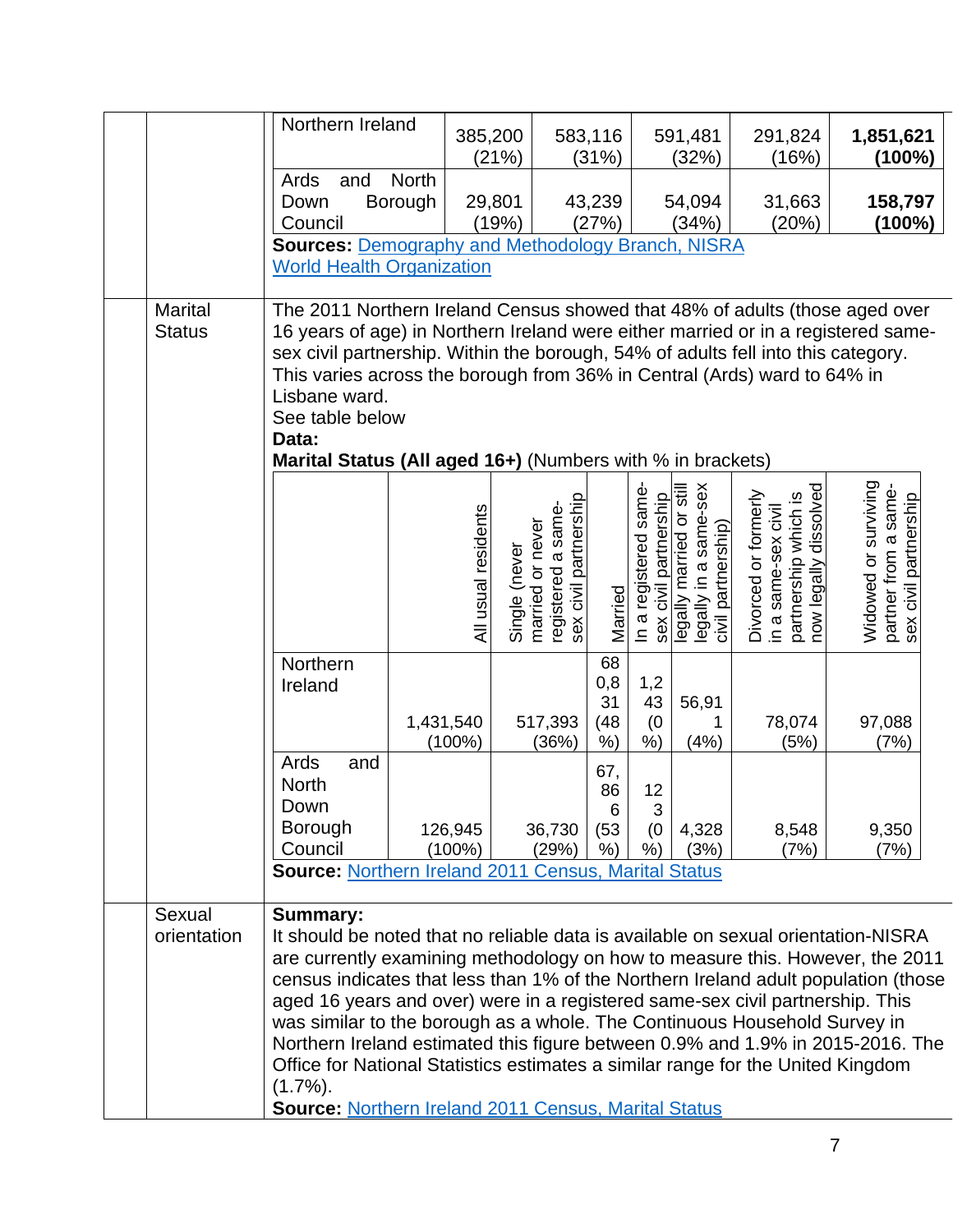|                   | <b>ONS 2015 Sexual Identity</b>                                                   |               |              |                  |         |                                        |  |
|-------------------|-----------------------------------------------------------------------------------|---------------|--------------|------------------|---------|----------------------------------------|--|
| Men &             | According to census (NISRA) almost half of the population of Northern Ireland     |               |              |                  |         |                                        |  |
| Women             | were male (49%) and this was similar throughout Ards and North Down Borough       |               |              |                  |         |                                        |  |
| generally         | Council (48%). See table below                                                    |               |              |                  |         |                                        |  |
|                   | Data:                                                                             |               |              |                  |         |                                        |  |
|                   |                                                                                   |               | <b>Males</b> |                  | Females | All                                    |  |
|                   | Northern Ireland                                                                  |               |              |                  |         | 1,810,863                              |  |
|                   |                                                                                   | 887,323 (49%) |              | 923,540 (51%)    |         | $(100\%)$                              |  |
|                   | Ards and North<br>Down                                                            |               |              |                  |         |                                        |  |
|                   | <b>Borough Council</b>                                                            | 75,920 (48%)  |              | 80,752 (52%)     |         | 156,672(100%)                          |  |
|                   | Source: Age Structure, Census 2011, NISRA                                         |               |              |                  |         |                                        |  |
|                   | Review of statistical classification and delineation of settlements, NISRA        |               |              |                  |         |                                        |  |
|                   |                                                                                   |               |              |                  |         |                                        |  |
| <b>Disability</b> | The 2011 Census (NISRA) showed that 20% of the population in Ards and North       |               |              |                  |         |                                        |  |
|                   | Down area had a health issue or disability (including those related to old age)   |               |              |                  |         |                                        |  |
|                   | which has lasted or expected to last at least 12 months. (This was similar to the |               |              |                  |         |                                        |  |
|                   | Northern Ireland figure of 21%.)                                                  |               |              |                  |         |                                        |  |
|                   | <b>Disability Living Allowances, 2015</b>                                         |               |              |                  |         |                                        |  |
|                   |                                                                                   |               |              | 2015 (Disability |         | 2015 (Multiple                         |  |
|                   |                                                                                   |               |              | Living           |         | <b>Disability Benefits)</b>            |  |
|                   |                                                                                   |               |              | Allowance        |         | *MDB is                                |  |
|                   |                                                                                   |               |              | Recipients)      |         | aggregated data                        |  |
|                   |                                                                                   |               |              |                  |         | from Attendance                        |  |
|                   |                                                                                   |               |              |                  |         | Allowance,<br><b>Disability Living</b> |  |
|                   |                                                                                   |               |              |                  |         | Allowance,                             |  |
|                   |                                                                                   |               |              |                  |         | <b>Incapacity Benefit</b>              |  |
|                   |                                                                                   |               |              |                  |         | and Severe                             |  |
|                   |                                                                                   |               |              |                  |         | <b>Disablement</b>                     |  |
|                   |                                                                                   |               |              |                  |         | Allowance data,                        |  |
|                   |                                                                                   |               |              |                  |         | and data for                           |  |
|                   |                                                                                   |               |              |                  |         | Employment and                         |  |
|                   |                                                                                   |               |              |                  |         | Support allowance                      |  |
|                   | Northern Ireland                                                                  |               |              | 209,280          |         | 251,490                                |  |
|                   | Ards and North Down Borough                                                       |               |              |                  |         |                                        |  |
|                   | Council                                                                           |               |              | 13,840           |         | 18,080                                 |  |
|                   | Ards Peninsula                                                                    |               |              | 2,920            |         | n/a                                    |  |
|                   | <b>Bangor Central</b>                                                             |               |              | 2,250            |         | n/a                                    |  |
|                   | <b>Bangor East and Donaghadee</b>                                                 |               |              | 1,740            |         | n/a                                    |  |
|                   | <b>Bangor West</b>                                                                |               |              | 1,650            |         | n/a                                    |  |
|                   | Comber                                                                            |               |              | 1,270            |         | n/a                                    |  |
|                   | Holywood and Clandeboye                                                           |               |              | 1,180            |         | n/a                                    |  |
|                   | <b>Newtownards</b>                                                                |               |              | 2,840            |         | n/a                                    |  |
|                   | Northern Ireland Census 2011 Long-term health problem or disability by long-      |               |              |                  |         |                                        |  |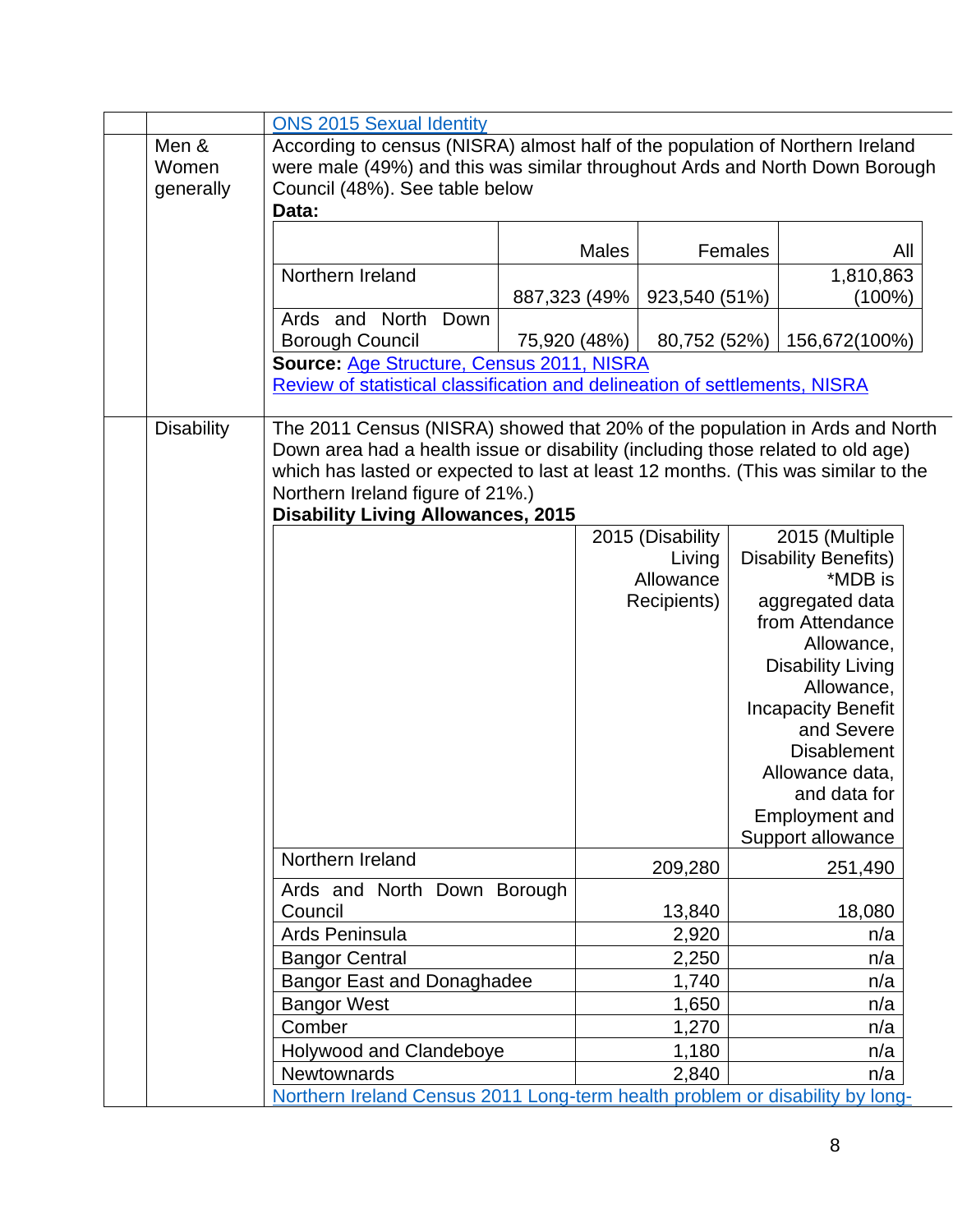|  | term problem or disability |
|--|----------------------------|
|  |                            |

| 11. | Based on data previously provided what are the needs, experiences, and priorities for each |                                                                                                                                      |
|-----|--------------------------------------------------------------------------------------------|--------------------------------------------------------------------------------------------------------------------------------------|
|     |                                                                                            | of the following categories, in relation to this policy/decision?                                                                    |
|     | <b>Religious Belief</b>                                                                    | Ards and North Down Borough Council's Good Relations                                                                                 |
|     | <b>Political Opinion</b>                                                                   | Grant Programme aims to support, encourage and facilitate                                                                            |
|     | <b>Racial Group</b>                                                                        | activities which enhance and develop community relations                                                                             |
|     | Age                                                                                        | within Ards and North Down and which promote good                                                                                    |
|     | <b>Marital Status</b>                                                                      | relations between persons of different political opinion, racial                                                                     |
|     | Sexual orientation                                                                         | group or religious belief.                                                                                                           |
|     | Men & Women generally                                                                      | The questions and scoring for the Scheme have been                                                                                   |
|     | <b>Disability</b>                                                                          | updated to ensure a range of groups can apply. Applications                                                                          |
|     | Dependents                                                                                 | will be considered on core criteria. Applicants must clearly<br>demonstrate in the application form how they meet these<br>criteria. |

| What is the likely impact on equality of opportunity for each of the Section 75 categories? |                                 |                  |
|---------------------------------------------------------------------------------------------|---------------------------------|------------------|
|                                                                                             | Detail of Impact                | Level of Impact  |
|                                                                                             |                                 | Minor/Major/None |
| <b>Religious Belief</b>                                                                     | The Scheme is implemented to    | <b>NONE</b>      |
| <b>Political Opinion</b>                                                                    | ensure that no one Section 75   |                  |
| <b>Racial Group</b>                                                                         | Group is promoted over another  |                  |
| Age                                                                                         | and that anyone can apply where |                  |
| <b>Marital Status</b>                                                                       | they meet the criteria.         |                  |
| Sexual orientation                                                                          |                                 |                  |
| Men & Women generally                                                                       |                                 |                  |
| <b>Disability</b>                                                                           |                                 |                  |
| <b>Dependents</b>                                                                           |                                 |                  |

| 2. | Are there opportunities to better promote equality of opportunity for people within the<br>Section 75 equality categories? |                                                                |  |
|----|----------------------------------------------------------------------------------------------------------------------------|----------------------------------------------------------------|--|
|    |                                                                                                                            |                                                                |  |
|    |                                                                                                                            | If "Yes", provide details $\parallel$ If "No", provide details |  |
|    | <b>Religious Belief</b>                                                                                                    | Applications are open to everyone within the specified         |  |
|    | <b>Political Opinion</b>                                                                                                   | criteria in order to engage as many groups as possible         |  |
|    | <b>Racial Group</b>                                                                                                        | from any of the Section 75 categories.                         |  |
|    | Age                                                                                                                        |                                                                |  |
|    | <b>Marital Status</b>                                                                                                      | Applications will be made available in other than English      |  |
|    | Sexual orientation                                                                                                         | formats or assistance provided where this need is              |  |
|    | Men & Women generally                                                                                                      | identified.                                                    |  |
|    | <b>Disability</b>                                                                                                          |                                                                |  |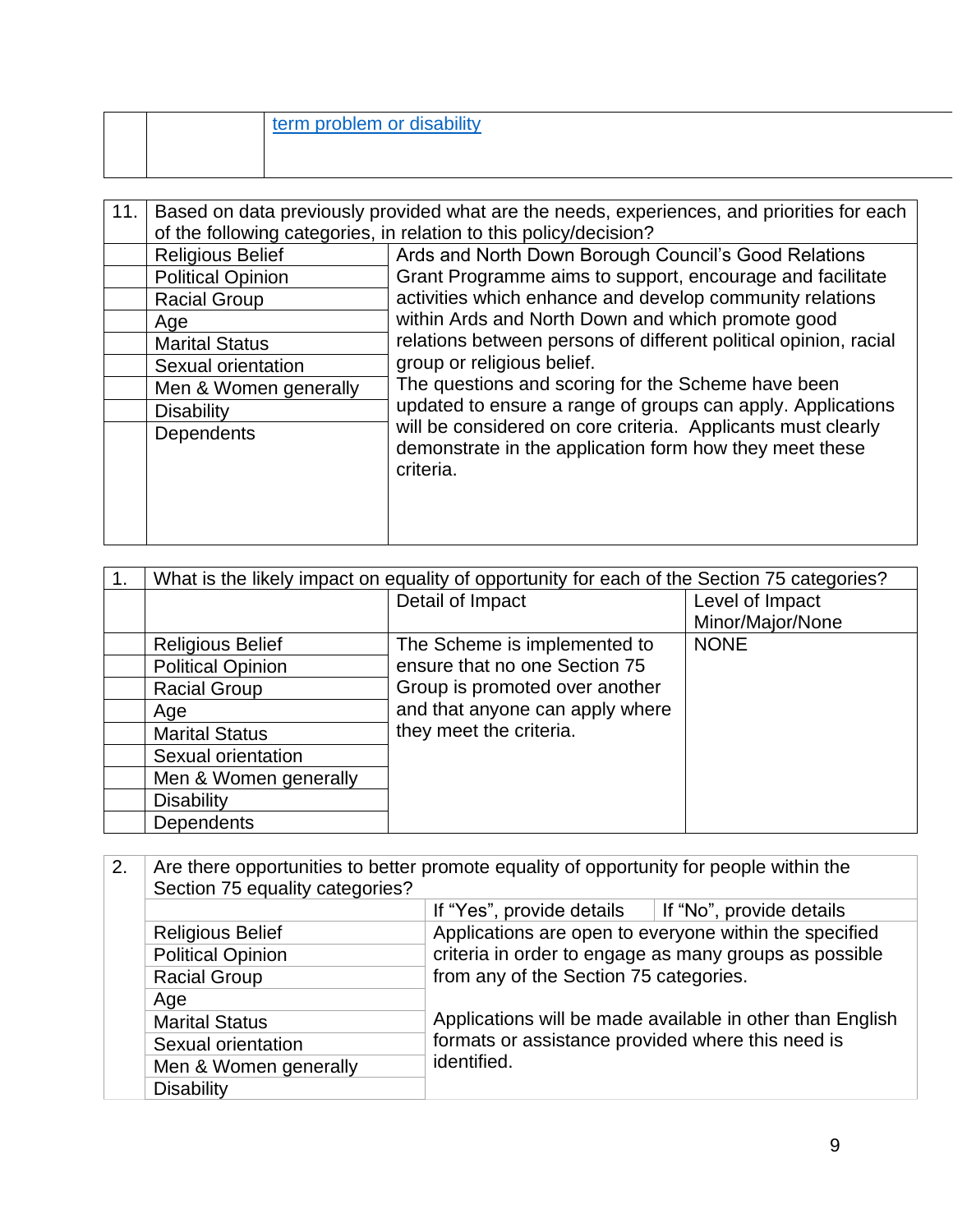| 'Jependents' |                                                                                          |
|--------------|------------------------------------------------------------------------------------------|
|              |                                                                                          |
|              | what extent is the Policy likely to impact on Good Relations between people of different |

| . v. | TO WHAT ONGHT TO THOT DIDY IINCHY TO IMPACT ON ODDUTING ACTIVITION DOMECON POOPIG OF UNION ONL<br>religious belief, political opinion or racial group? |                   |                                                        |
|------|--------------------------------------------------------------------------------------------------------------------------------------------------------|-------------------|--------------------------------------------------------|
|      |                                                                                                                                                        | Details of Impact | Level of Impact                                        |
|      |                                                                                                                                                        |                   | Minor/Major/None                                       |
|      | <b>Religious Belief</b>                                                                                                                                |                   | Major in a positive impact. Applications are open to   |
|      | <b>Political Opinion</b>                                                                                                                               |                   | everyone in order to engage as many people as possible |
|      | <b>Racial Group</b>                                                                                                                                    |                   |                                                        |

| 4. | Are there opportunities to better promote Good Relations between people of different<br>religious belief, political opinion or racial group? |                                                  |                                                         |
|----|----------------------------------------------------------------------------------------------------------------------------------------------|--------------------------------------------------|---------------------------------------------------------|
|    |                                                                                                                                              | If "Yes" provide details                         | If "No" provide details                                 |
|    | <b>Religious Belief</b>                                                                                                                      |                                                  | No as the application process is open to everyone who   |
|    | <b>Political Opinion</b>                                                                                                                     |                                                  | meets the criteria in order to engage as many people as |
|    | <b>Racial Group</b>                                                                                                                          | possible. Applications will be made available in |                                                         |
|    |                                                                                                                                              | languages other than English where this need is  |                                                         |
|    |                                                                                                                                              | identified.                                      |                                                         |

### Additional Considerations

| <b>Multiple Identity Considerations</b>                                                                                                                                                                                                                                                                                 | Details of Impact or potential impact<br>(Positive/Negative)                                                      |
|-------------------------------------------------------------------------------------------------------------------------------------------------------------------------------------------------------------------------------------------------------------------------------------------------------------------------|-------------------------------------------------------------------------------------------------------------------|
| Are there any potential impacts of the<br>policy decision on people with multiple<br>identities?<br>(e.g. disabled minority ethnic persons).<br>Where appropriate provide details of data<br>on the impact of the policy on people with<br>multiple identities.<br>Specify relevant Section 75 categories<br>concerned. | Applications are open to everyone in order to<br>engage as many people as possible from any<br>Section 75 groups. |

## **Disability Discrimination Order (NI) 2006**

| Does this proposed policy  | Yes | Explain your reasoning: |
|----------------------------|-----|-------------------------|
| provide an opportunity to? |     |                         |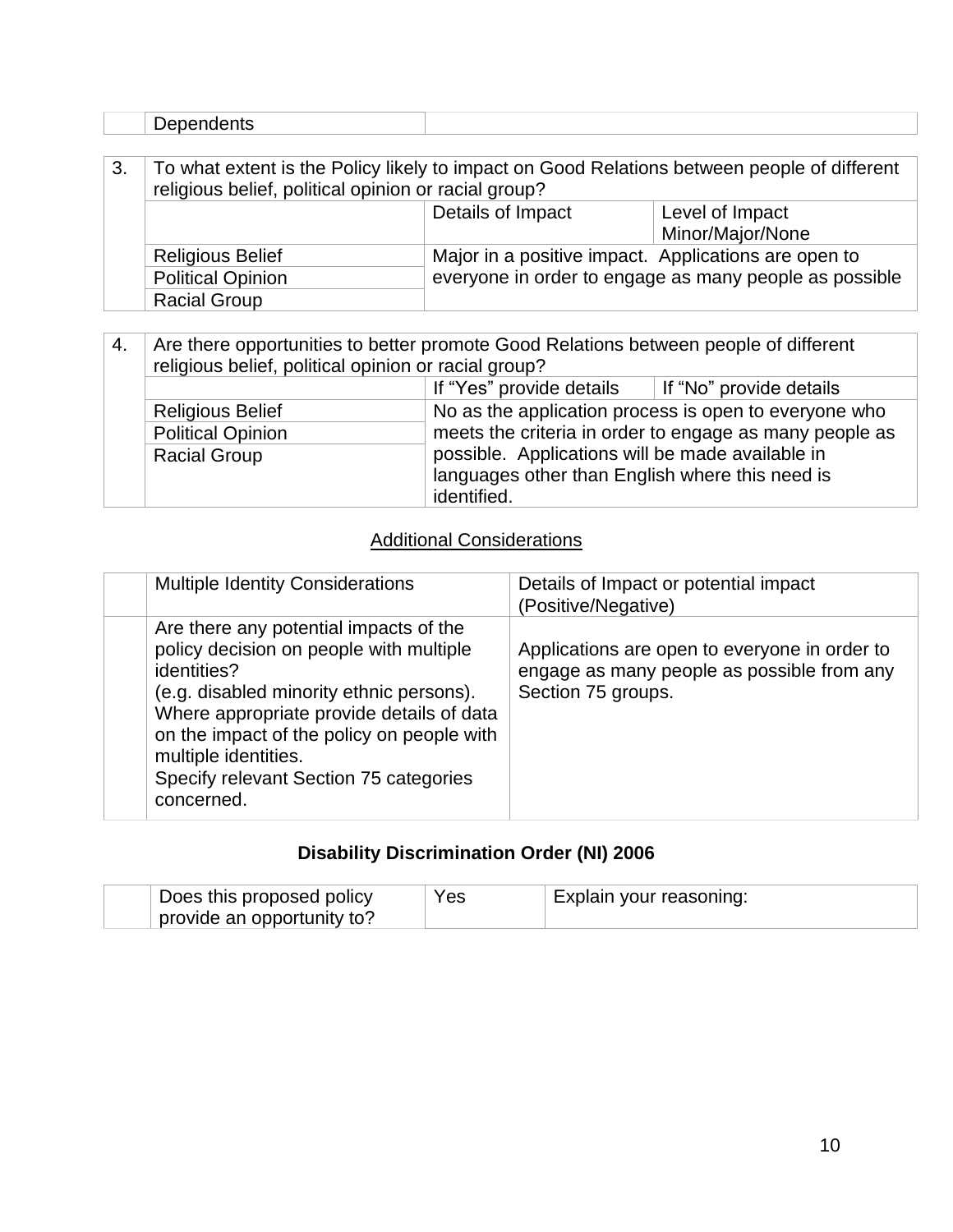| better promote positive<br>$\blacksquare$<br>attitudes towards disabled<br>people | The application form promotes inclusion<br>and encourages people to play an active<br>role in Good Relations. |
|-----------------------------------------------------------------------------------|---------------------------------------------------------------------------------------------------------------|
| increase participation by<br>$\blacksquare$<br>disabled people in public<br>life  |                                                                                                               |

#### Monitoring Arrangements

Section 75 places a requirement on the Council to have equality monitoring arrangements in place to assess the impact of policies and services, help identify barriers to fair participation and to better promote equality of opportunity.

| Outline what data you could<br>collect in the future to monitor | Monitoring returns from participants in all programmes.<br>Monitoring returns from evaluation of events and |
|-----------------------------------------------------------------|-------------------------------------------------------------------------------------------------------------|
| the impact of this policy /                                     | programmes.                                                                                                 |
| decision on equality, good                                      | Complaints and comments in relation to programmes                                                           |
| relations, and disability duties                                |                                                                                                             |

I can confirm that the proposed policy / decision has been screened for: -

| Equality of opportunity and good relations |
|--------------------------------------------|
| Disabilities duties                        |

On the basis of the answers to the screening questions, I recommend that this policy / decision is: -

| $\mathsf{X}$ | Screened Out - No EQIA necessary (no impacts)     |
|--------------|---------------------------------------------------|
|              | Screened Out - Mitigating Actions (minor impacts) |
|              | Screened In - Necessary to conduct a full EQIA    |
|              | Please detail actions to be taken:                |
|              |                                                   |

Screening assessment completed by: -

Name: Donna Mackey Title: Good Relations Officer